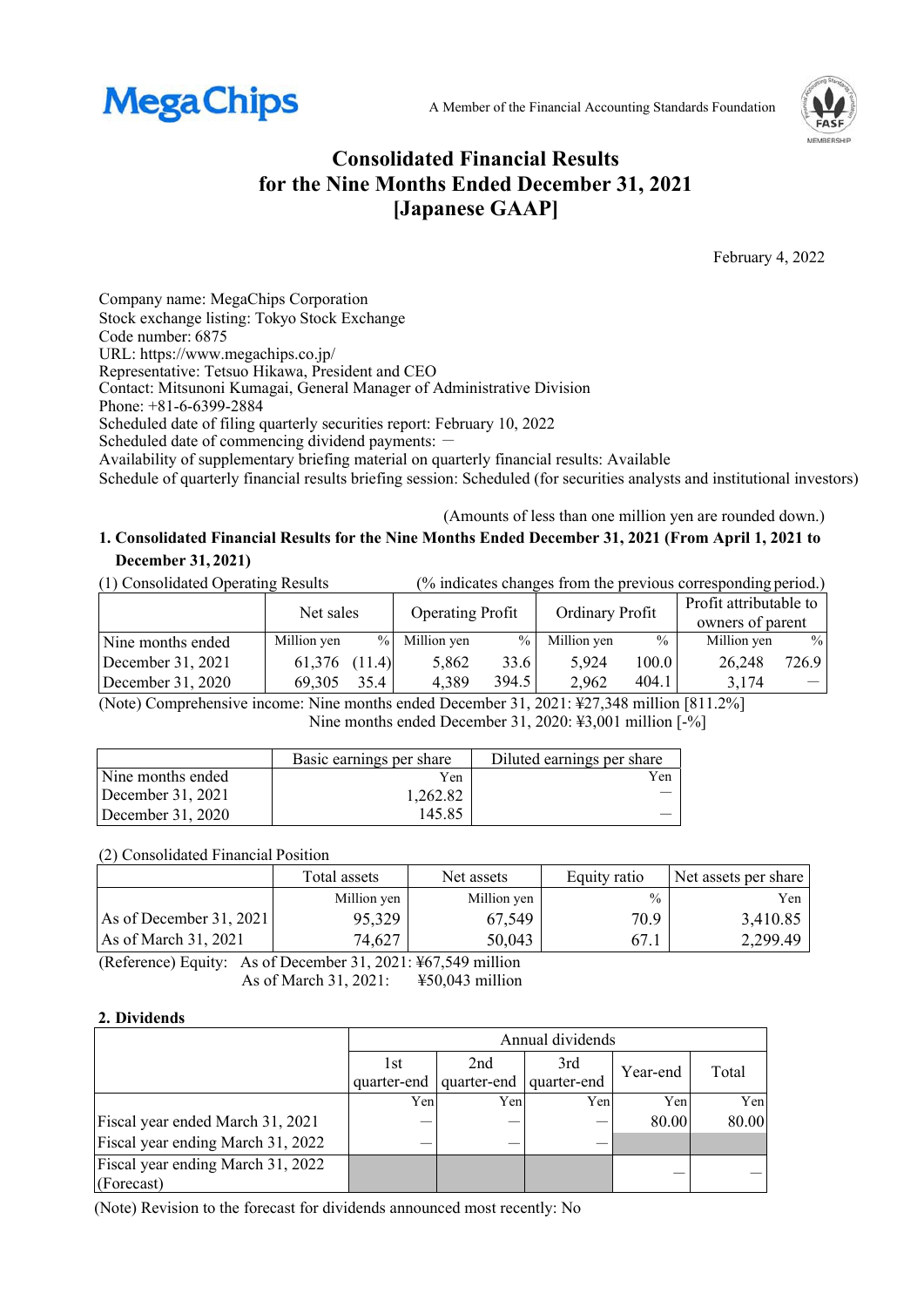We pay dividends once per year based on the basic policy for profit distribution, using the year-end date as the record date. Since the concrete dividend forecast is yet to be decided, "–" is shown for the year-end dividend.

## **3. Consolidated Financial Results Forecast for the Fiscal Year Ending March 31, 2022 (From April 1, 2021 to March 31, 2022)**

|           | Net sales   |       | <b>Operating Profit</b> |      | Ordinary Profit |      | Profit attributable to<br>owners of parent |               | Basic earnings<br>per share |
|-----------|-------------|-------|-------------------------|------|-----------------|------|--------------------------------------------|---------------|-----------------------------|
|           | Million yen |       | % Million yen           |      | % Million yen   |      | % Million yen                              | $\frac{0}{0}$ | Yen                         |
| Full year | 76,000      | (9.3) | 6,000                   | 19.4 | 6.000           | 53.3 | 26,000                                     | 24.3          | 1,284.50                    |

(% indicates changes from the previous corresponding period.)

(Note) Revision to the financial results forecast announced most recently: No

#### **\* Notes**

(1) Changes in significant subsidiaries during the nine months ended December 31, 2021 (changes in specified subsidiaries resulting in changes in scope of consolidation): Yes

New: 1 (MegaChips VC USA LLC)

Exception:  $-$ 

- (2) Accounting policies adopted specially for the preparation of quarterly consolidated financial statements: Yes
- (3) Changes in accounting policies, changes in accounting estimates and retrospective restatement
	- 1) Changes in accounting policies due to the revision of accounting standards: Yes
	- 2) Changes in accounting policies other than 1) above: No
	- 3) Changes in accounting estimates: No
	- 4) Retrospective restatement: No
- (4) Number of shares outstanding (common stock)
	- 1) Number of outstanding shares at the end of the period (including treasury stock)
		- December 31, 2021: 23,038,400 shares March 31, 2021: 23,038,400 shares
	- 2) Number of shares of treasury stock at the end of the period December 31, 2021: 3,233,989 shares March 31, 2021: 1,275,531 shares
	- 3) Average number of shares outstanding during the period Nine months ended December 31, 2021: 20,785,833 shares Nine months ended December 31, 2020: 21,762,968 shares
- \* Quarterly financial results are outside the scope of quarterly review by Certified Public Accountants or audit corporations.
- \* Explanation of the proper use of financial results forecast and other notes

(Note on the forward-looking statements)

The earnings forecasts and other forward-looking statements herein are based on information available to the Company and certain assumptions deemed reasonable as of the date of publication of this document. The Company does not guarantee the forecast results. Actual results may differ significantly from these forecasts due to a wide range of factors.

(Method to acquire supplementary documents for quarterly financial results)

Supplementary briefing material on quarterly financial results will be presented on the Company's website immediately after disclosure of the summary of consolidated quarterly financial results.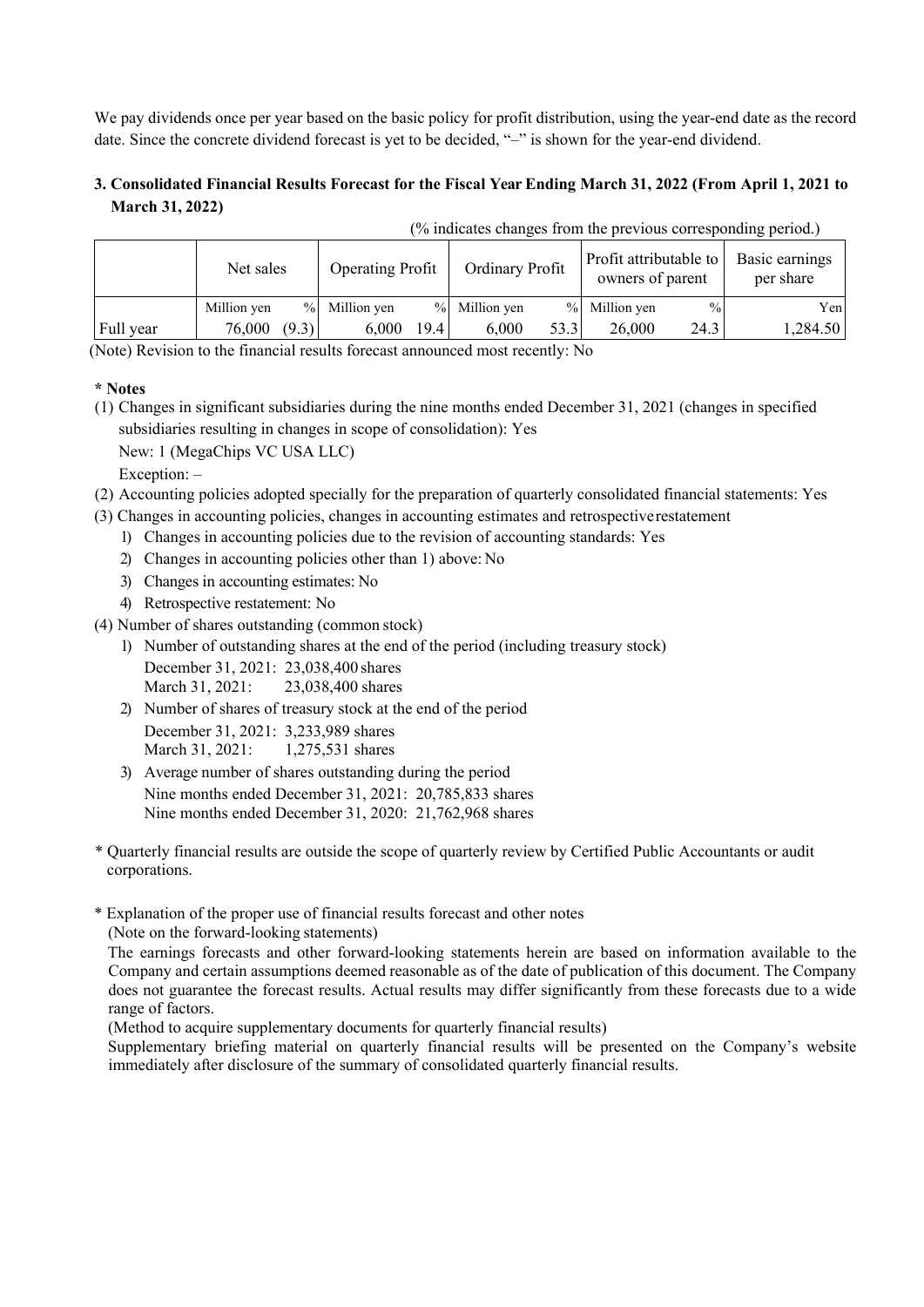| (2) Overview of the financial position material contracts and position p. 2                         |
|-----------------------------------------------------------------------------------------------------|
| (3) Overview of forward-looking statements (such as consolidated earnings forecast) $\cdot$ P. 3    |
|                                                                                                     |
|                                                                                                     |
| (2) Quarterly consolidated statements of income and statements of comprehensive                     |
| $\mathbf{p}, \mathbf{6}$                                                                            |
| (3) Quarterly consolidated statements of cash flows ……………………………………… P. 8                            |
| (4) Notes relating to quarterly consolidated financial statements ………………………… P. 10                  |
| (Notes relating to going concern assumptions) manufactured extends the P. 10                        |
| (Notes relating to significant changes in the amount of shareholders' equity) $\cdots \cdots$ P. 10 |
| (Adoption of special accounting methods for preparation of quarterly consolidated                   |
|                                                                                                     |
| (Change in the scope of consolidation or application of the equity method) $\cdots \cdots$ P. 10    |
|                                                                                                     |
|                                                                                                     |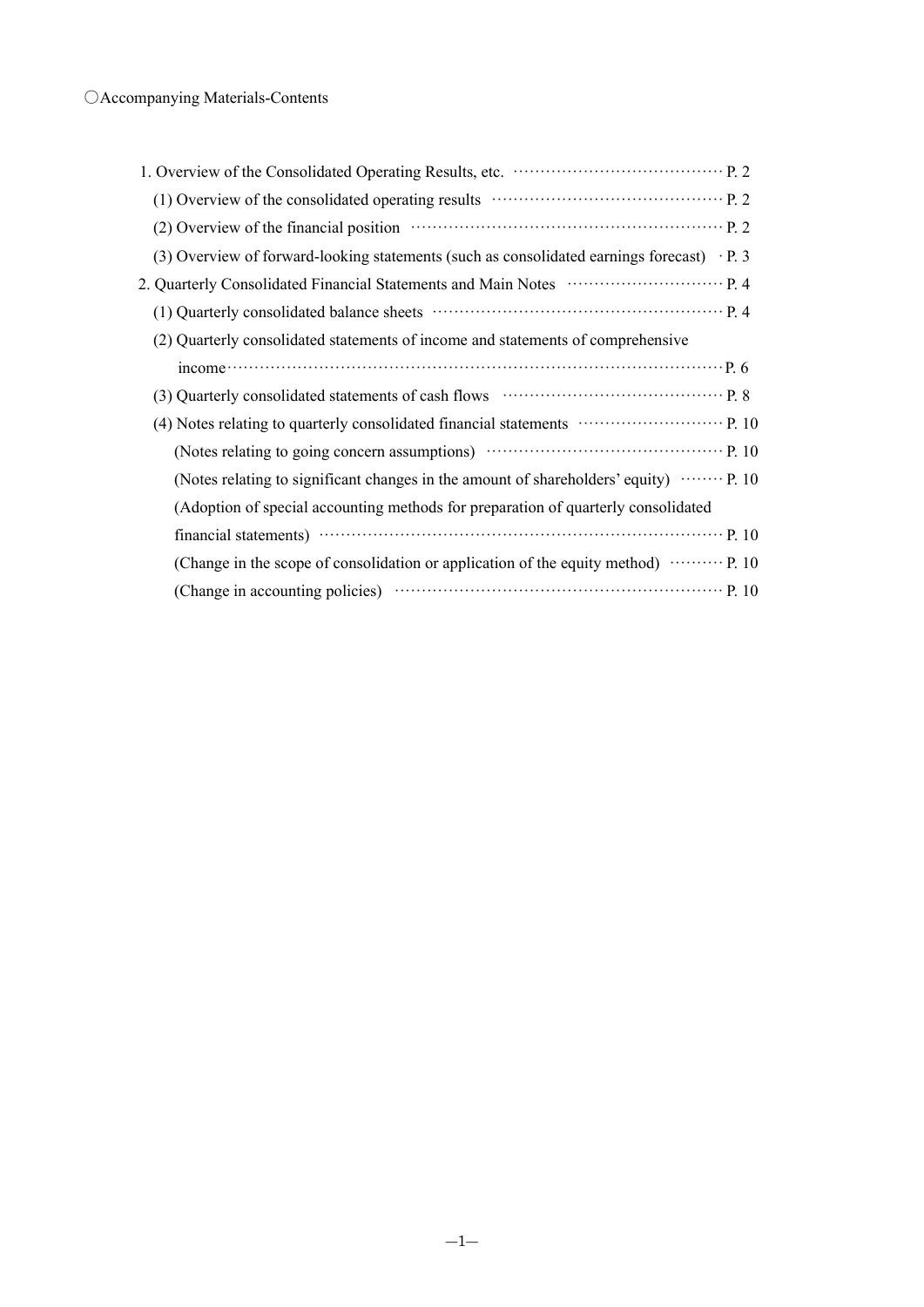1. Overview of the Consolidated Operating Results, etc.

(1) Overview of the consolidated operating results

 In the electronic machinery and equipment industry during the current consolidated cumulative third quarter, demand for primarily industrial electronics and electronic components and devices increased, with the market increase for electronic machinery and equipment industry as a whole compared to the same quarter of the previous consolidated fiscal year. demand for industrial electronics.

In the ASIC business, the Group is providing optimal solutions for applications in client devices, machines and services, not only in the mainstay game console, digital camera and office machine sectors, but also to service major customers both inside and outside Japan in the industrial equipment area. Our competitive advantage is our ability to develop and supply System LSIs with unique algorithm architecture to solve our customers' problems based on our deep understanding of our customers' applications and our core proprietary technology.

In the ASSP business, to achieve further growth in a world where innovation in telecommunication technologies is occurring at a breakneck pace, the Company is concentrating its management resources on launching new LSI businesses, targeting fields where future growth is expected, such as the fields of in-vehicle devices, industrial equipment, telecommunications infrastructure, energy control, and robotics. MegaChips strives to foster new businesses that will become important pillars for future profits by developing and providing a superior, value-added solution capable of differentiation through initiatives to enhance the competitiveness of the analog circuits' development and design technology and engaging in strategic collaboration with businesses inside and outside Japan.

As consolidated operating results for the current consolidated cumulative third quarter, the MegaChips Group saw net sales of ¥61,376 million (a decrease of 11.4% from the same quarter of the previous consolidated fiscal year), mainly due to the decrease in net sales of SiTime Corporation in connection with it becoming an affiliated company from the second quarter of the previous fiscal year and the decrease in net sales of timing controller LSIs for LCD panels whose orders had ceased in the third quarter of the previous fiscal year, while, on the other hand, there was a steady demand primarily in the ASIC business for LSIs for storing game software (customized memories).

With regard to profits, as a result of, among other things, a reduction in SiTime Corporation's selling, general and administrative expenses in connection with it becoming an affiliated company from the second quarter of the previous fiscal year and improved business efficiency, operating profits amounted to ¥5,862 million (a 33.6 % increase from the same quarter of the previous consolidated fiscal year) and ordinary profits totaled ¥5,924 million (a 100.0% increase from the same quarter of the previous consolidated fiscal year).

In addition, in the third consolidated fiscal quarter, due to the sale of a portion of shares in SiTime Corporation, an affiliated company, and an increase in SiTime Corporation's capital through the issuance of new shares, a gain on sales of shares of subsidiaries and associates of ¥29,251 million was recorded in the third quarter, resulting in quarterly profit attributable to owners of the parent of ¥26,248 million (a 726.9% increase from the same quarter of the previous consolidated fiscal year), with operating profits, ordinary profits, and quarterly profits attributable to owners of the parent reaching record highs for the consolidated cumulative third quarter.

Because the MegaChips Group operates as one business segment, no statement related to segment information has been presented.

#### (2) Overview of the financial position

Total assets as of the end of the third quarter of the current consolidated fiscal year amounted to ¥95,329 million (an increase of ¥20,702 million from the end of the previous consolidated fiscal year). Comparing major assets with the end of the previous consolidated fiscal year, while cash and deposits increased by ¥1,548 million, accounts receivable-other by ¥18,232 million, shares of subsidiaries and associates by ¥6,164 million, respectively, notes, accounts receivable-trade and contract assets decreased by ¥3,751 and merchandise and finished goods decreased by ¥1,789 million.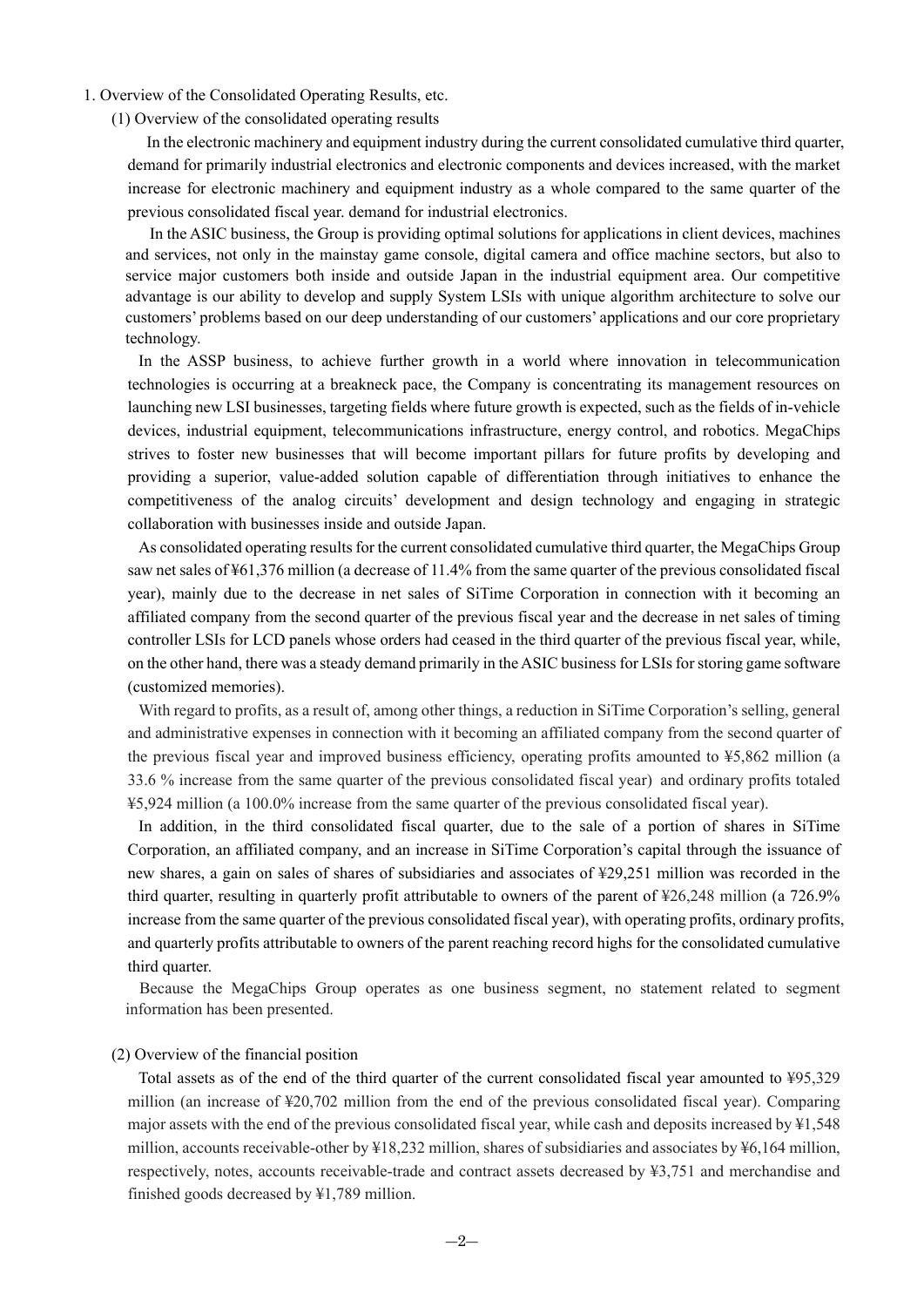Total liabilities amounted to ¥27,779 million (an increase of ¥3,195 from the end of the previous consolidated fiscal year). Comparing major liabilities with the end of the previous consolidated fiscal year, while short-term loans payable increased by ¥3,000 million, income taxes payable increased by ¥1,879 million, and the "other" in current liabilities increased by ¥1,360 million, respectively, the current portion of long-term loans payable decreased by ¥2,342 million.

The MegaChips Group's net assets amounted to ¥67,549 million (an increase of ¥17,506 from the end of the previous consolidated fiscal year). Comparing major assets with the end of the previous consolidated fiscal year, while the quarterly profits attributable to owners of the parent was ¥26,248 million, dividends of surplus were ¥1,741 million, and the purchase of treasury shares, due primarily to the acquisition of shares, increased by ¥7,064 million. As a result, the ratio of net worth to total assets was 70.9% (an increase of 3.8 percentage points from the end of the previous consolidated fiscal year).

Cash and cash equivalents ("net cash") were recorded at ¥22,956 million at the end of the third quarter of the current consolidated fiscal year, a decrease of ¥1,548 million from the end of the previous consolidated fiscal year (compared to a decrease of ¥3,513 million in the same quarter of the previous consolidated fiscal year). The situation of the cash flows for the current consolidated cumulative third quarter is as follows.

Net cash used in operating activities amounted to  $\frac{13,096}{10,000}$  million (compared to net cash of  $\frac{12,558}{10,000}$  million used in such activities in the same quarter of the previous consolidated fiscal year). This was mainly due to profits before income taxes of ¥34,995 million, a decrease in inventories of ¥1,851 million, a ¥29,251 gain on sales of shares of subsidiaries and associates, an increase in accounts payable-trade of ¥11,387 million, an increase in other assets of ¥2,592 million, and income taxes paid of ¥6,887 million.

Net cash provided by investing activities amounted to ¥22,353 million (compared to net cash of ¥2,005 million used in such activities in the same quarter of the previous consolidated fiscal year). This is largely the result of proceeds of ¥24,491 million from the sales of shares of subsidiaries and associates, ¥405 million for the purchase of property, plant and equipment, ¥553 million for the purchase of investment securities, and ¥519 for the purchase of long-term prepaid expenses.

As a result, the free cash flow, consisting of the net cash provided by or used in operating activities or investing activities, resulted in ¥9,257 million net cash provided (compared to ¥4,563 million net cash used in the same quarter of the previous consolidated fiscal year).

Net cash used in financing activities amounted to  $\frac{1}{2}$ , 192 million (compared to net cash of  $\frac{1}{2}$ , 405 million provided by such activities in the same quarter of the previous consolidated fiscal year). This was mainly due to a net increase in short-term loans payable of ¥3,000 million, while there were repayments of long-term loans payable of ¥2,342 million, purchase of treasury shares for ¥7,107 million, and cash dividends paid of ¥1,736 million

#### (3) Overview of forward-looking statements (such as consolidated earnings forecasts)

There is no change from the consolidated financial forecast for the fiscal year ending March 31, 2022, which was announced in the "Notice Regarding Revisions in Forecast and Post of Extraordinary Income" publicly released on November 17, 2021.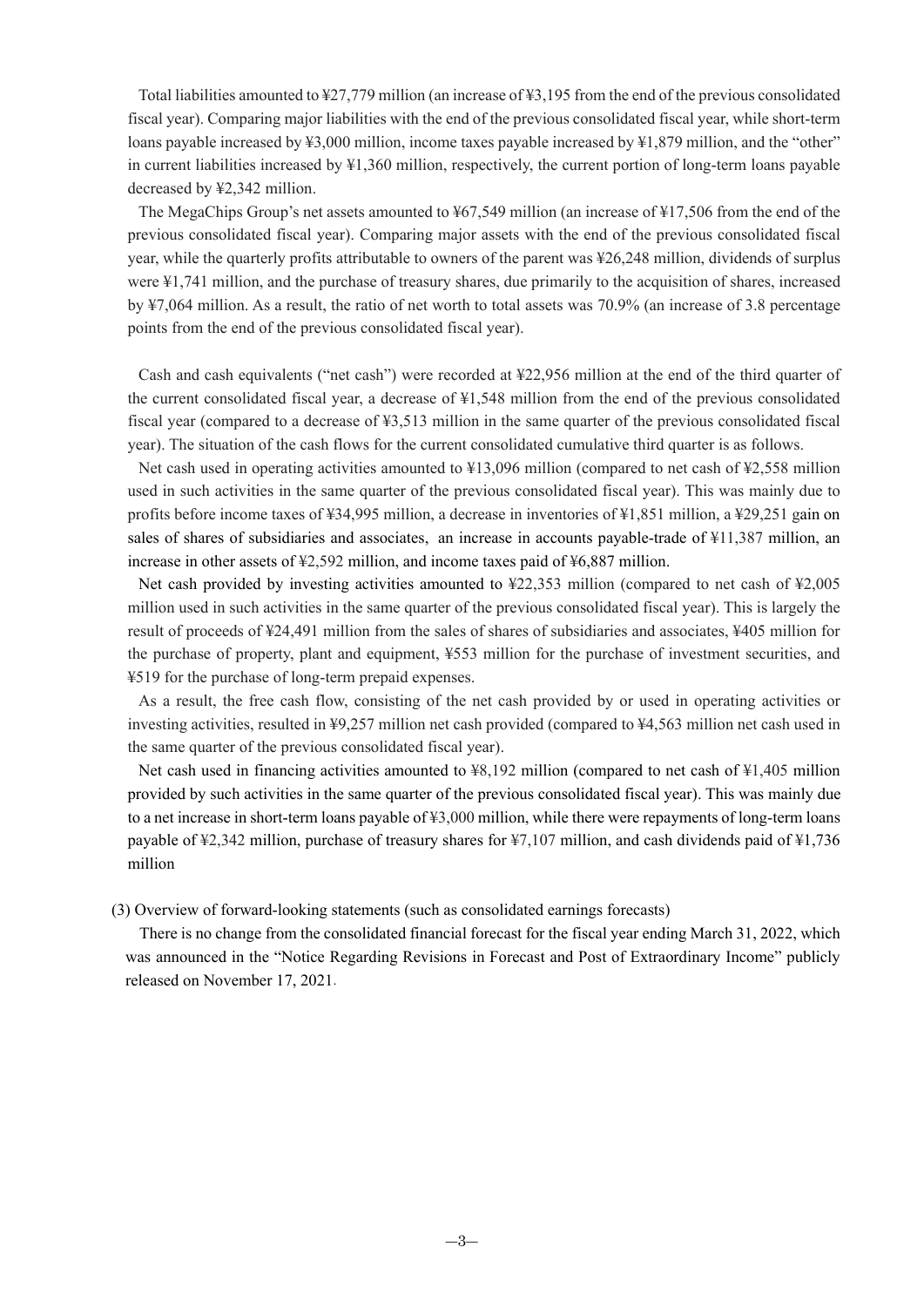## 2. Third Consolidated Financial Statement and Main Notes

(1) Quarterly Consolidated Balance Sheet

|                                                            |                                                                | (Unit: Thousand Yen)                                                |
|------------------------------------------------------------|----------------------------------------------------------------|---------------------------------------------------------------------|
|                                                            | Previous consolidated<br>fiscal year<br>(Ended March 31, 2021) | Current third consolidated<br>fiscal quarter<br>(December 31, 2021) |
| Assets                                                     |                                                                |                                                                     |
| Current assets                                             |                                                                |                                                                     |
| Cash and deposits                                          | 21,407,837                                                     | 22,956,365                                                          |
| Notes and accounts receivable-trade                        | 23,071,412                                                     |                                                                     |
| Notes and accounts receivable-trade and<br>contract assets |                                                                | 19,319,734                                                          |
| Merchandise and finished goods                             | 3,116,736                                                      | 1,327,671                                                           |
| Work in progress                                           | 650,911                                                        | 710,558                                                             |
| Raw materials and supplies                                 | 227,705                                                        | 143,307                                                             |
| Accounts receivable                                        | 4,467                                                          | 18,237,281                                                          |
| Other                                                      | 2,388,454                                                      | 2,037,492                                                           |
| Allowance for doubtful accounts                            | (1, 359)                                                       | (2,349)                                                             |
| Total current assets                                       | 50,866,164                                                     | 64,730,062                                                          |
| Non-current assets                                         |                                                                |                                                                     |
| Property, plant and equipment                              |                                                                |                                                                     |
| <b>Buildings</b>                                           | 2,431,492                                                      | 1,665,677                                                           |
| Accumulated depreciation                                   | (2,107,337)                                                    | (1,356,749)                                                         |
| Buildings (net)                                            | 324,155                                                        | 308,927                                                             |
| Other                                                      | 7,352,565                                                      | 7,394,398                                                           |
| Accumulated depreciation                                   | (6,178,410)                                                    | (6,141,971)                                                         |
| Other (net))                                               | 1,174,155                                                      | 1,252,426                                                           |
| Total property, plant, and equipment                       | 1,498,311                                                      | 1,561,354                                                           |
| Intangible assets                                          |                                                                |                                                                     |
| Other                                                      | 558,114                                                        | 832,035                                                             |
| Total intangible assets                                    | 558,114                                                        | 832,035                                                             |
| Investments and other assets                               |                                                                |                                                                     |
| <b>Investments</b>                                         | 3,590,087                                                      | 3,978,899                                                           |
| Shares of subsidiaries and associates                      | 11,958,131                                                     | 18,123,092                                                          |
| Ong-term prepaid debt                                      | 1,247,326                                                      | 1,401,158                                                           |
| Deferred tax assets                                        | 1,864,528                                                      | 2,332,205                                                           |
| Other                                                      | 3,044,623                                                      | 2,370,592                                                           |
| Total investment and other assets                          | 21,704,697                                                     | 28,205,948                                                          |
| Total non-current assets                                   | 23,761,123                                                     | 30,599,339                                                          |
| Total assets                                               | 74,627,287                                                     | 95,329,401                                                          |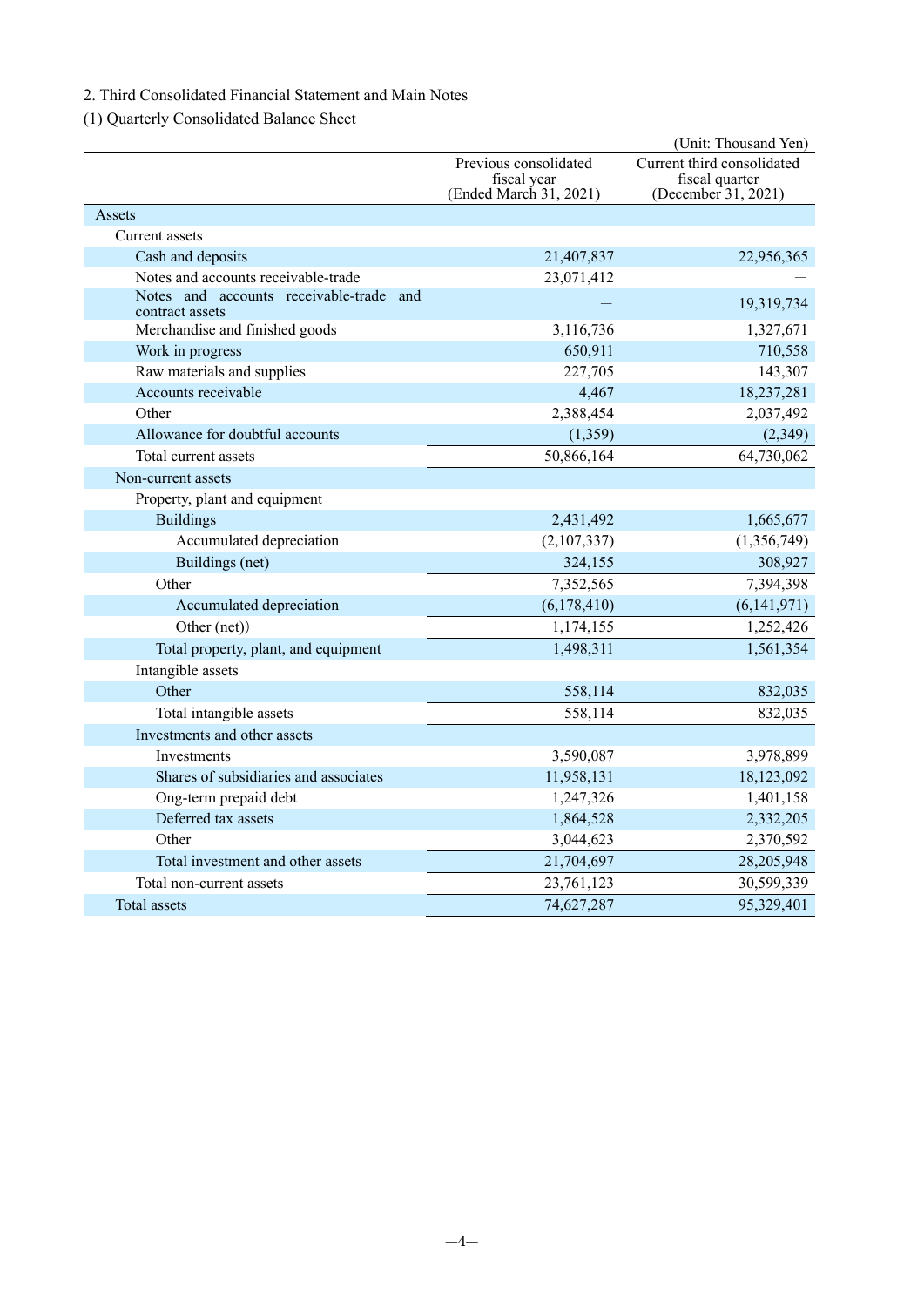|                                                          |                                                                | (Unit: Thousand Yen)                                                |
|----------------------------------------------------------|----------------------------------------------------------------|---------------------------------------------------------------------|
|                                                          | Previous consolidated<br>fiscal year<br>(Ended March 31, 2021) | Current third consolidated<br>fiscal quarter<br>(December 31, 2021) |
| Liabilities                                              |                                                                |                                                                     |
| <b>Current liabilities</b>                               |                                                                |                                                                     |
| Notes and accounts payable-trade                         | 9,486,207                                                      | 9,145,630                                                           |
| Short-term loans payable                                 | 2,000,000                                                      | 5,000,000                                                           |
| Current portion of long-term loans payable               | 2,790,000                                                      | 447,500                                                             |
| Income taxes payable                                     | 6,762,580                                                      | 8,642,536                                                           |
| Provision for bonuses                                    | 664,636                                                        | 472,763                                                             |
| Provision for loss on construction contracts             | 16,388                                                         | 49,452                                                              |
| Other provisions                                         |                                                                | 142,501                                                             |
| Other                                                    | 2,105,916                                                      | 3,466,661                                                           |
| Total current liabilities                                | 23,825,729                                                     | 27,367,045                                                          |
| Non-current liabilities                                  |                                                                |                                                                     |
| Other                                                    | 758,073                                                        | 412,409                                                             |
| Total non-current liabilities                            | 758,073                                                        | 412,409                                                             |
| <b>Total liabilities</b>                                 | 24,583,802                                                     | 27,779,455                                                          |
| Net assets                                               |                                                                |                                                                     |
| Shareholders' equity                                     |                                                                |                                                                     |
| Capital stock                                            | 4,840,313                                                      | 4,840,313                                                           |
| Capital surplus                                          | 9,362,461                                                      | 9,389,090                                                           |
| Retained earnings                                        | 34,446,477                                                     | 57,890,960                                                          |
| Treasury shares                                          | (1,609,380)                                                    | (8,673,883)                                                         |
| Total shareholders' equity                               | 47,039,871                                                     | 63,446,481                                                          |
| Accumulated and other comprehensive income               |                                                                |                                                                     |
| Valuation difference on available-for-sale<br>securities | 3,054,006                                                      | 2,845,801                                                           |
| Foreign currency adjustment                              | (50, 393)                                                      | 1,257,663                                                           |
| Total accumulated and other comprehensive<br>income      | 3,003,613                                                      | 4,103,465                                                           |
| Total net assets                                         | 50,043,484                                                     | 67,549,946                                                          |
| Total liabilities and net assets                         | 74,627,287                                                     | 95,329,401                                                          |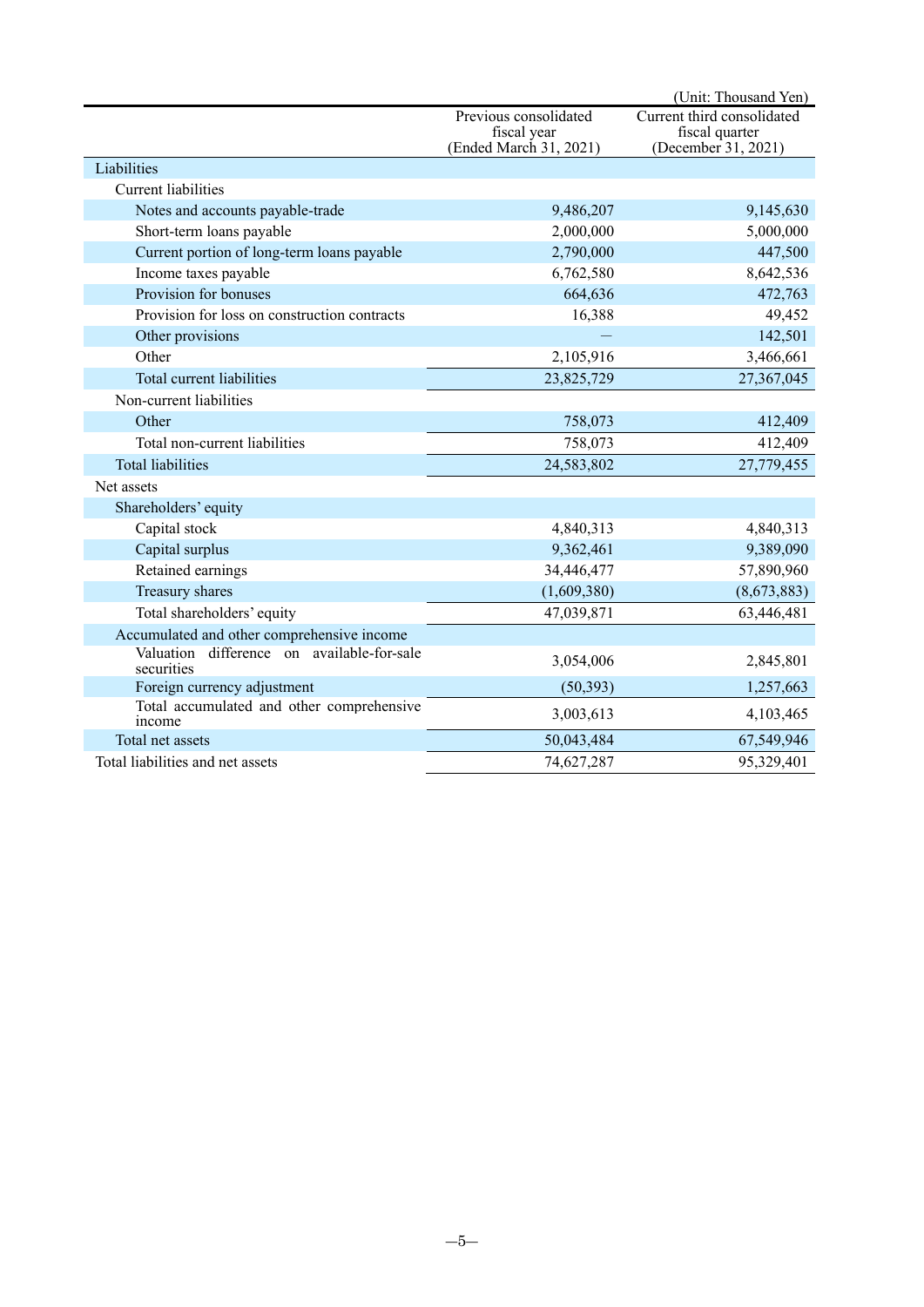## (2) Quarterly statements of income and statements of comprehensive income

Consolidated cumulative third quarter

|                                                                |                                                                                                     | (Unit: Thousand Yen)                                                                               |
|----------------------------------------------------------------|-----------------------------------------------------------------------------------------------------|----------------------------------------------------------------------------------------------------|
|                                                                | Previous consolidated<br>cumulative third quarter<br>(From April 1, $2020$ to<br>December 31, 2020) | Current consolidated<br>cumulative third quarter<br>(From April 1, $2021$ to<br>December 31, 2021) |
| Net sales                                                      | 69, 305, 175                                                                                        | 61,376,936                                                                                         |
| Cost of sales                                                  | 58,530,736                                                                                          | 50,710,573                                                                                         |
| Gross profits                                                  | 10,774,439                                                                                          | 10,666,362                                                                                         |
| Selling, general and administrative expenses                   | 6,385,264                                                                                           | 4,803,927                                                                                          |
| Operating profits                                              | 4,389,174                                                                                           | 5,862,435                                                                                          |
| Non-operating income                                           |                                                                                                     |                                                                                                    |
| Interest income                                                | 9,171                                                                                               | 6,111                                                                                              |
| Dividend income                                                | 98,085                                                                                              |                                                                                                    |
| Gain on investments in partnerships                            | 6,362                                                                                               | 6,455                                                                                              |
| Dispatch fee income                                            | 33,122                                                                                              | 68,114                                                                                             |
| Gain on forfeiture of unclaimed dividends                      | 1,155                                                                                               | 1,166                                                                                              |
| Foreign exchange gains                                         |                                                                                                     | 111,315                                                                                            |
| Miscellaneous income                                           | 5,808                                                                                               | 23,624                                                                                             |
| Total non-operating income                                     | 153,706                                                                                             | 216,789                                                                                            |
| Non-operating expenses                                         |                                                                                                     |                                                                                                    |
| Interest expenses                                              | 169,693                                                                                             | 21,432                                                                                             |
| Loss on sale of monetary claims                                | 32,942                                                                                              | 33,781                                                                                             |
| Commission for purchase of treasury shares                     |                                                                                                     | 50,208                                                                                             |
| Share of loss of entities accounted for using<br>equity method | 770,247                                                                                             | 14,391                                                                                             |
| Foreign exchange losses                                        | 549,108                                                                                             |                                                                                                    |
| Miscellaneous losses                                           | 58,875                                                                                              | 35,008                                                                                             |
| Total non-operating expenses                                   | 1,580,865                                                                                           | 154,822                                                                                            |
| <b>Ordinary Profits</b>                                        | 2,962,014                                                                                           | 5,924,401                                                                                          |
| Extraordinary income                                           |                                                                                                     |                                                                                                    |
| Gain on sales of shares of subsidiaries                        | 3,627,111                                                                                           |                                                                                                    |
| Gain on sales of shares of subsidiaries and<br>associates      |                                                                                                     | 29,251,940                                                                                         |
| Gain on change in equity                                       | 68,922                                                                                              | 116,950                                                                                            |
| Gain on transfer of business                                   | 41,653                                                                                              |                                                                                                    |
| Total extraordinary income                                     | 3,737,687                                                                                           | 29,368,891                                                                                         |
| <b>Extraordinary losses</b>                                    |                                                                                                     |                                                                                                    |
| Loss on retirement of non-current assets                       | 1,473,205                                                                                           | 92,678                                                                                             |
| Impairment loss                                                | 398,466                                                                                             |                                                                                                    |
| Loss on liquidation of subsidiaries and associates             | 26,231                                                                                              |                                                                                                    |
| Loss on valuation of other investments                         |                                                                                                     | 205,115                                                                                            |
| Loss on business liquidation                                   | 115,219                                                                                             |                                                                                                    |
| Loss on transfer of lease contracts                            | 211,107                                                                                             |                                                                                                    |
| Total extraordinary losses                                     | 2,224,230                                                                                           | 297,793                                                                                            |
| Profit before income taxes                                     | 4,475,471                                                                                           | 34,995,500                                                                                         |
| Corporate taxes                                                | 1,553,427                                                                                           | 8,746,634                                                                                          |
| Profit                                                         | 2,922,043                                                                                           | 26,248,865                                                                                         |
| (Breakdown)                                                    |                                                                                                     |                                                                                                    |
| Profit attributable to owners of parent                        | 3,174,219                                                                                           | 26,248,865                                                                                         |
| Profit (loss) attributable to non-controlling interests        | (252, 175)                                                                                          |                                                                                                    |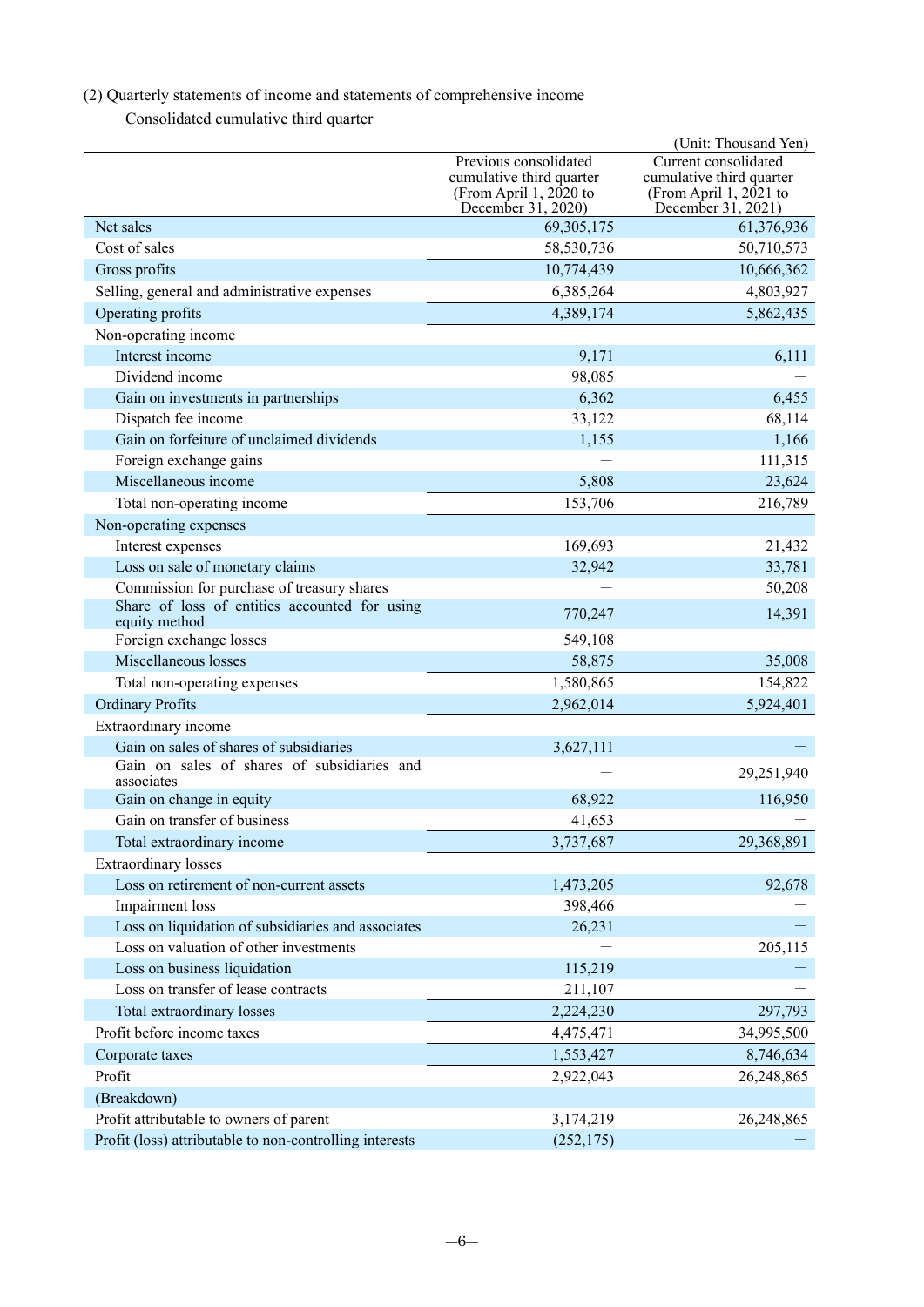|                                                                                      |                                                                                                     | (Unit: Thousand Yen)                                                                               |
|--------------------------------------------------------------------------------------|-----------------------------------------------------------------------------------------------------|----------------------------------------------------------------------------------------------------|
|                                                                                      | Previous consolidated<br>cumulative third quarter<br>(From April 1, $2020$ to<br>December 31, 2020) | Current consolidated<br>cumulative third quarter<br>(From April 1, $2021$ to<br>December 31, 2021) |
| Other comprehensive income                                                           |                                                                                                     |                                                                                                    |
| Valuation difference on available-for-securities                                     | (416, 607)                                                                                          | (208, 205)                                                                                         |
| Foreign currency translation adjustment                                              | 734,080                                                                                             | 351,155                                                                                            |
| Share of other comprehensive income of entities<br>accounted for using equity method | (238,212)                                                                                           | 956,901                                                                                            |
| Total other comprehensive income                                                     | 79,259                                                                                              | 1,099,852                                                                                          |
| Quarterly comprehensive income                                                       | 3,001,303                                                                                           | 27,348,717                                                                                         |
| (Breakdown)                                                                          |                                                                                                     |                                                                                                    |
| Comprehensive income attributable to owners of<br>parent                             | 3,268,709                                                                                           | 27,348,717                                                                                         |
| Comprehensive income attributable<br>to<br>non-<br>controlling interests             | (267, 405)                                                                                          |                                                                                                    |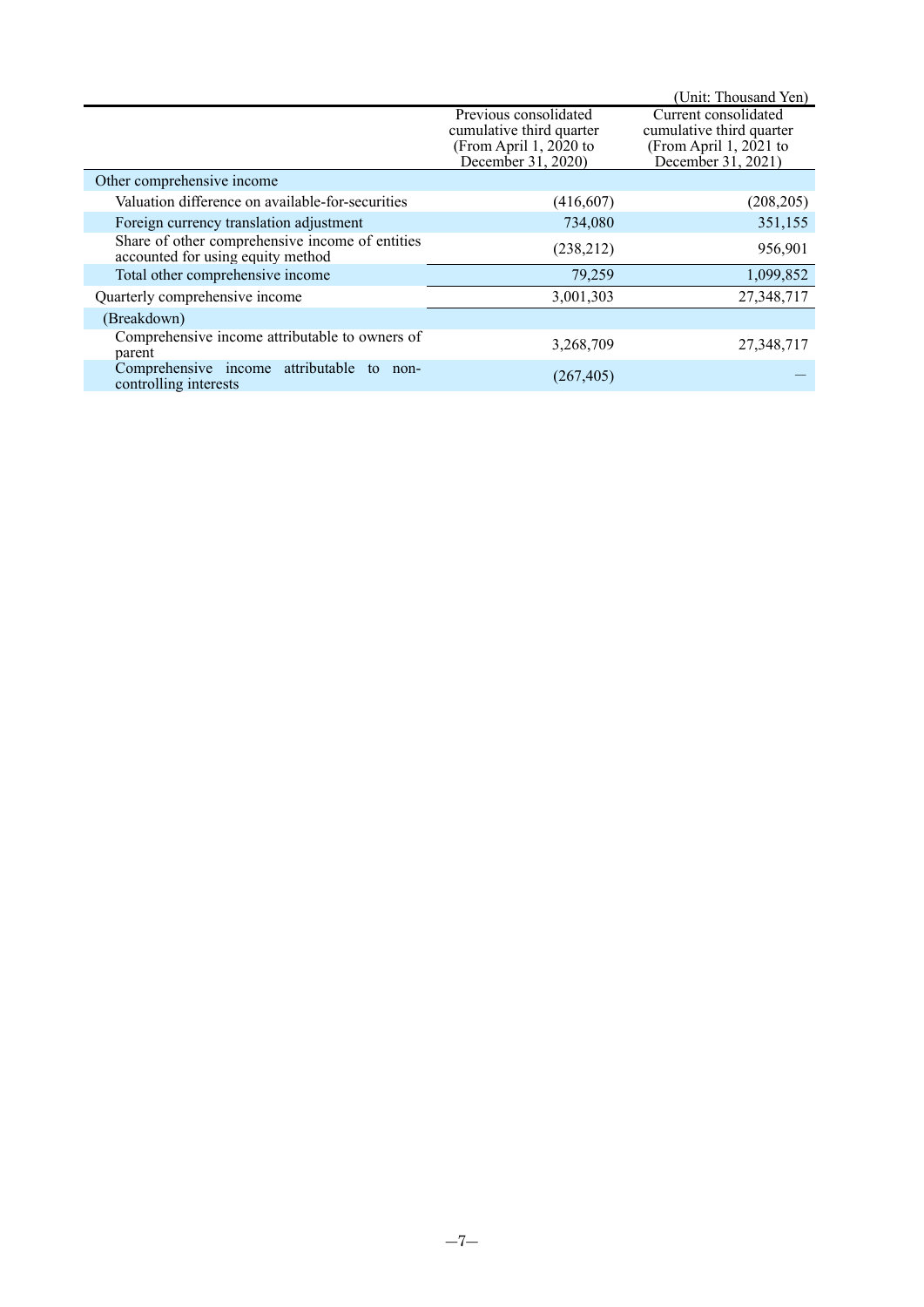## (3) Quarterly consolidated statements of cash flows

|                                                                                                |                                                                                                   | (Unit: Thousand Yen)                                                                                |
|------------------------------------------------------------------------------------------------|---------------------------------------------------------------------------------------------------|-----------------------------------------------------------------------------------------------------|
|                                                                                                | Previous consolidated<br>cumulative third quarter<br>(From April 1, 2020 to<br>December 31, 2020) | Current consolidated<br>cumulative third quarter)<br>(From April 1, $2021$ to<br>December 31, 2021) |
| Cash flow from operating activities                                                            |                                                                                                   |                                                                                                     |
| Profit before income taxes                                                                     | 4,475,471                                                                                         | 34,995,500                                                                                          |
| Depreciation                                                                                   | 1,258,779                                                                                         | 222,298                                                                                             |
| Amortization of goodwill                                                                       | 396,614                                                                                           |                                                                                                     |
| Amortization of long-term prepaid debt                                                         | 568,959                                                                                           | 497,103                                                                                             |
| Increase (decrease) in provision for bonuses                                                   | (68, 248)                                                                                         | (192, 240)                                                                                          |
| Increase (decrease) in provision for construction<br>contracts                                 | (10, 885)                                                                                         | 33,063                                                                                              |
| Interest and dividend income                                                                   | (107, 257)                                                                                        | (6,111)                                                                                             |
| Interest expenses                                                                              | 169,693                                                                                           | 21,432                                                                                              |
| Shares of profit (loss) of entities accounted for<br>using equity method                       | 770,247                                                                                           | 14,391                                                                                              |
| Loss on retirement of non-current assets                                                       | 1,473,205                                                                                         | 92,678                                                                                              |
| Accumulated impairment loss                                                                    | 398,466                                                                                           |                                                                                                     |
| Loss (gains) on sales of shares of subsidiaries                                                | (3,627,111)                                                                                       |                                                                                                     |
| Loss (gain) on sales of shares of subsidiaries and<br>associates                               |                                                                                                   | (29, 251, 940)                                                                                      |
| Loss (gain) on change in equity                                                                | (68, 922)                                                                                         | (116,950)                                                                                           |
| Loss on valuation of other investments                                                         |                                                                                                   | 205,115                                                                                             |
| Loss on business liquidation                                                                   | 115,219                                                                                           |                                                                                                     |
| Loss (gain) on transfer of business                                                            | (41, 653)                                                                                         |                                                                                                     |
| Decrease (increase) in notes and accounts<br>receivable-trade                                  | (12,702,218)                                                                                      | (11, 387, 123)                                                                                      |
| Increase (decrease) in inventory                                                               | (111, 867)                                                                                        | 1,851,136                                                                                           |
| Increase (decrease) in notes and accounts payable                                              | 4,844,167                                                                                         | (340, 576)                                                                                          |
| Decrease (increase) in other assets                                                            | (959, 678)                                                                                        | (2,592,983)                                                                                         |
| Increase (decrease) in other liabilities                                                       | (77, 963)                                                                                         | (116,071)                                                                                           |
| Other                                                                                          | 850,732                                                                                           | (117, 830)                                                                                          |
| Subtotal                                                                                       | (2,454,248)                                                                                       | (6,189,109)                                                                                         |
| Interest and dividend income received                                                          | 107,274                                                                                           | 6,111                                                                                               |
| Interest expenses paid                                                                         | (145, 937)                                                                                        | (26,712)                                                                                            |
| Extra retirement payments                                                                      | (25,515)                                                                                          |                                                                                                     |
| Corporate and other tax refunds                                                                | 173,857                                                                                           | 865                                                                                                 |
| Corporate and other income taxes paid                                                          | (214, 010)                                                                                        | (6,887,221)                                                                                         |
| Cash flows from operating activities                                                           | (2,558,579)                                                                                       | (13,096,067)                                                                                        |
| Cash flows from investing activities                                                           |                                                                                                   |                                                                                                     |
| Purchase of property, plant and equipment                                                      | (585, 526)                                                                                        | (405, 923)                                                                                          |
| Purchase of intangible assets                                                                  | (295,077)                                                                                         | (325,600)                                                                                           |
| Purchase of investment securities                                                              |                                                                                                   | (553, 868)                                                                                          |
| Proceeds from sales of shares of subsidiaries<br>resulting in change in scope of consolidation | 225,841                                                                                           |                                                                                                     |
| Proceeds from sales of shares of subsidiaries and<br>associates                                |                                                                                                   | 24,491,500                                                                                          |
| Purchase of shares of subsidiaries and associates                                              |                                                                                                   | (345,060)                                                                                           |
| Purchase of long-term prepaid expenses                                                         | (727, 516)                                                                                        | (519, 427)                                                                                          |
| Proceeds from transfer of business                                                             |                                                                                                   | 228,040                                                                                             |
| Expenses for transfer of business                                                              | (226, 146)                                                                                        |                                                                                                     |
| Other                                                                                          | (396, 580)                                                                                        | (216, 590)                                                                                          |
| Cash flows from investing activities                                                           | (2,005,006)                                                                                       | 22,353,069                                                                                          |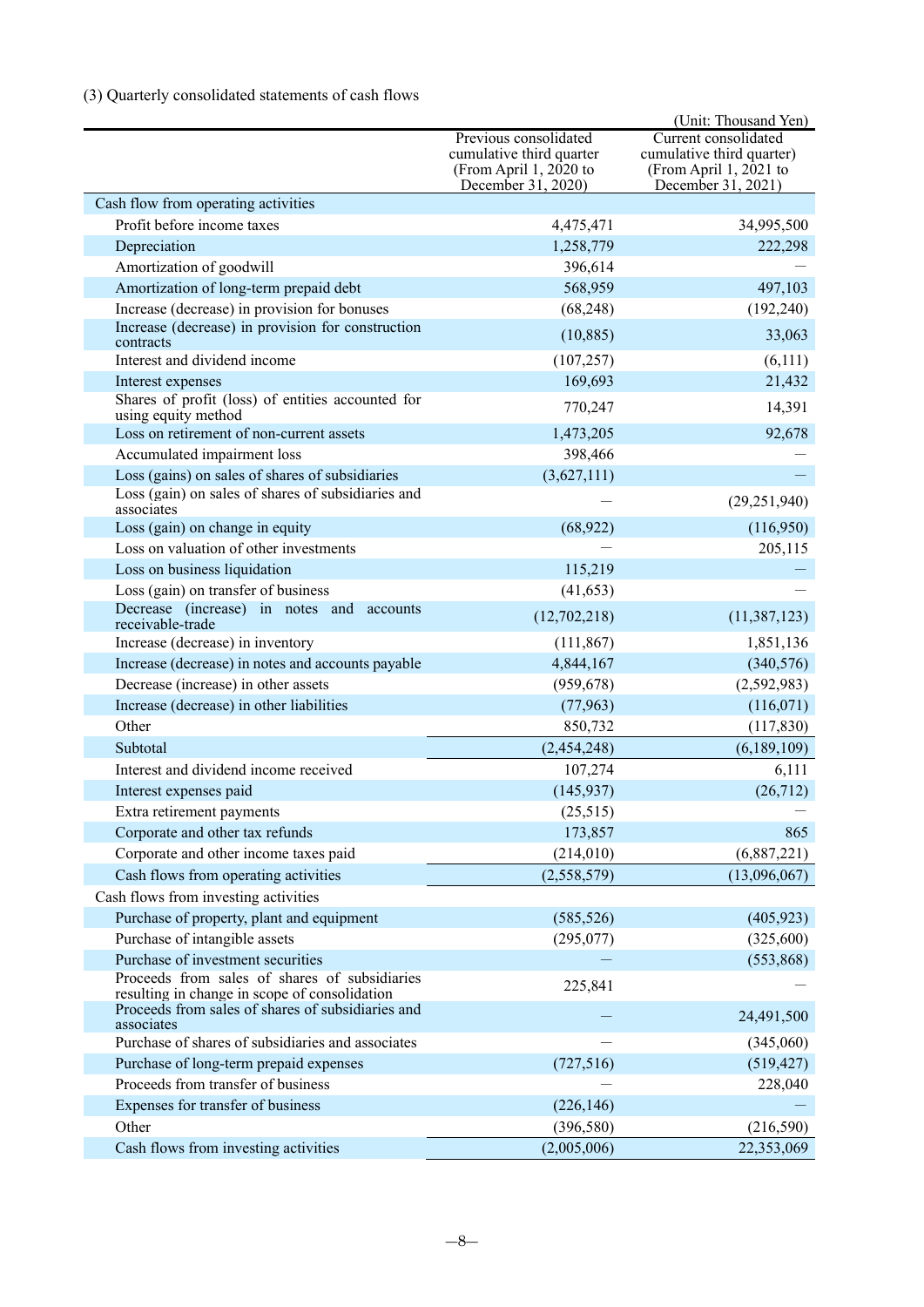|                                                                |                                                                                                     | (Unit: Thousand Yen)                                                                                |
|----------------------------------------------------------------|-----------------------------------------------------------------------------------------------------|-----------------------------------------------------------------------------------------------------|
|                                                                | Previous consolidated<br>cumulative third quarter<br>(From April 1, $2020$ to<br>December 31, 2020) | Current consolidated<br>cumulative third quarter)<br>(From April 1, $2021$ to<br>December 31, 2021) |
| Cash flows from financing activities                           |                                                                                                     |                                                                                                     |
| Net increase (decrease) in short-term loans<br>payable         | 10,479,470                                                                                          | 3,000,000                                                                                           |
| Repayments of long-term loans payable                          | (8,500,000)                                                                                         | (2,342,500)                                                                                         |
| Purchase of treasury shares                                    | (143)                                                                                               | (7,107,173)                                                                                         |
| Cash dividends paid                                            | (369, 026)                                                                                          | (1,736,997)                                                                                         |
| Other                                                          | (204, 974)                                                                                          | (5,429)                                                                                             |
| Cash flows from financing activities                           | 1,405,325                                                                                           | (8,192,100)                                                                                         |
| Effect of exchange rate change on cash and cash<br>equivalents | (354, 804)                                                                                          | 483,626                                                                                             |
| Net increase (decrease) on cash and cash equivalents           | (3,513,065)                                                                                         | 1,548,528                                                                                           |
| Balance of cash and cash equivalents beginning of<br>quarter   | 17,219,421                                                                                          | 21,407,837                                                                                          |
| Balance of cash and cash equivalents end of quarter            | 13,706,356                                                                                          | 22,956,365                                                                                          |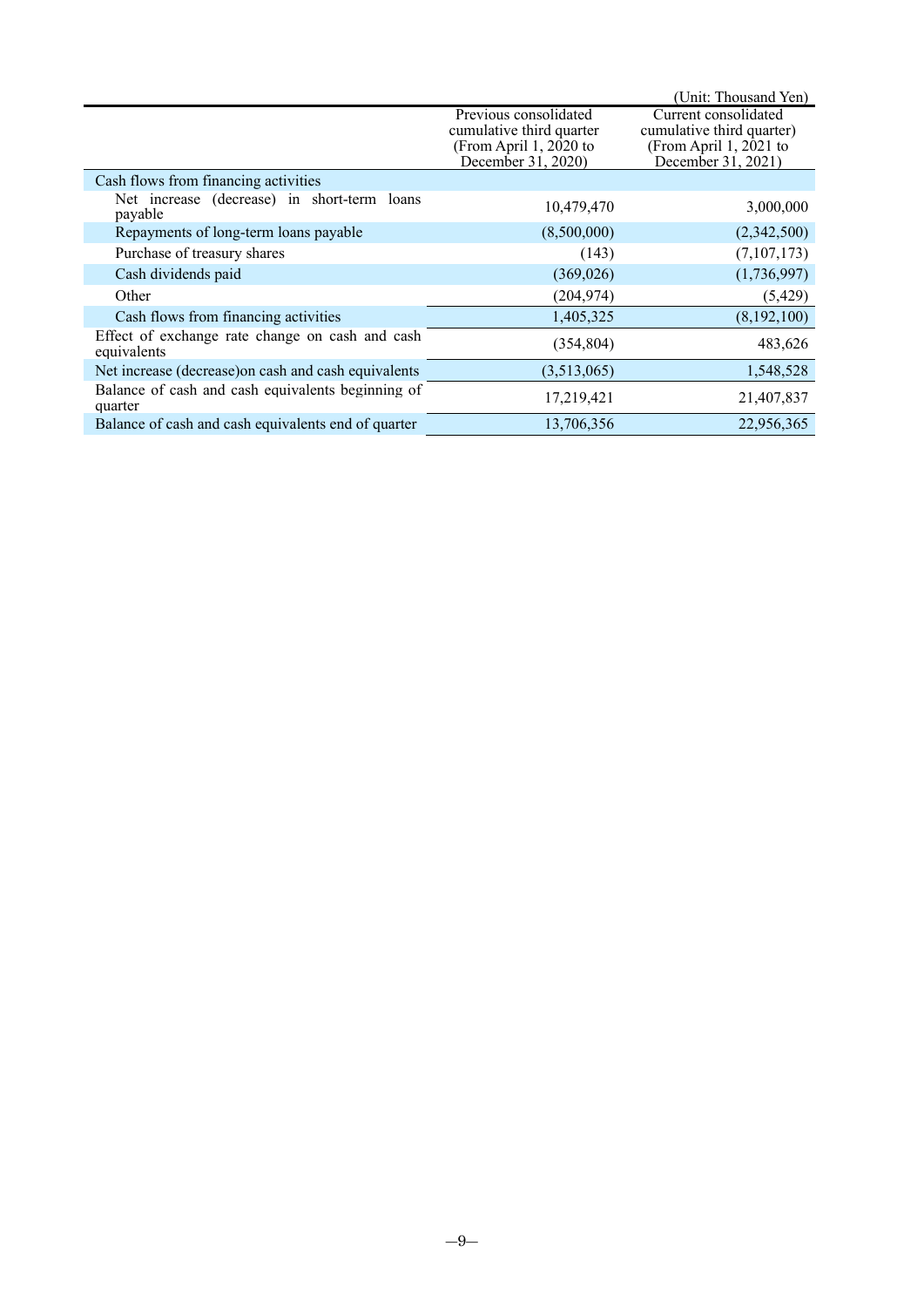(4) Notes relating to quarterly consolidated financial statements

(Notes relating to going concern assumptions) None

(Notes relating to significant changes in the amount of shareholders' equity)

The Company repurchased 1,542,500 treasury shares pursuant to a resolution adopted at the Board of Directors meeting held on May 14, 2021 and 436,900 treasury shares pursuant to a resolution adopted at the Board of Directors meeting held on November 17, 2021. As a result, treasury shares increased by ¥7,106,944 thousand in the current consolidated cumulative third quarter and treasury shares amounted to ¥8,673,883 thousand at the end of the third quarter of the current consolidated fiscal year.

(Adoption of special accounting methods for preparation of quarterly consolidated financial statement) (Calculation of tax expenses)

Taxes expenses are calculated by multiplying quarterly income before income taxes by an estimated effective tax rate reasonably estimated after applying tax effect accounting to income before income taxes for the consolidated year.

(Changes in the scope of consolidation or application of the equity method)

(Changes in the scope of consolidation)

MegaChips VC USA LLC has been included in the scope of consolidation since it was newly established in the first quarter of the current consolidated fiscal year.

#### (Changes in accounting policies)

(Use of Accounting Standard for Revenue Recognition)

The Company has applied the "Revised Accounting Standard for Revenue Recognition, etc." (ASBJ Statement No. 29, March 31, 2020, the "Accounting Standard for Revenue Recognition") and other standards from the beginning of the first quarter of the current consolidated fiscal year, which recognizes revenue at the value expected to be received in exchange for the promised goods or services when control of the goods or services is transferred to the customer.

As such, the MegaChips Group has previously recognized revenue from goods sales at the time of shipment to the customer, but we changed to a method of recognizing revenue, among other factors, at the time of arrival at the customer or at the time of the acceptance inspection by the customer. In the past, for transactions for the supply of parts and materials where there was no repurchase obligation, the consideration received from the supplier was recognized as revenue. If the parts and materials were subsequently repurchased as products from the supplier, an amount equivalent to the revenue related to the supply of parts and materials to the supplier was eliminated at the time of sale to the customer. However, the Company has changed to a method of not recognizing such revenue from the supplier. In addition, for transactions in which the Company's role is to act as an agent, we previously recognized the total amount of consideration received from the customer as revenue, but we changed to a method of recognizing revenue on a net basis.

With respect to the application of the Accounting Standard for Revenue Recognition and other standards, the Company has followed the transitional treatment prescribed in the proviso of Paragraph 84 of the Accounting Standard for Revenue Recognition. The value of the cumulative effect of retroactively applying the new accounting standard prior to the beginning of the first quarter of the current consolidated fiscal year has been added to or deducted from retained earnings at the beginning of the first quarter of the current consolidated fiscal year. The accounting policy has been applied to the relevant opening balance.

As a result, net sales for the current consolidated cumulative third quarter decreased by ¥3,098,011 thousand. The impact of this change on operating profits, ordinary income, and profit before income taxes is minimal. In addition, the balance of retained earnings at the beginning of the current fiscal quarter decreased by ¥1,063,352 thousand.